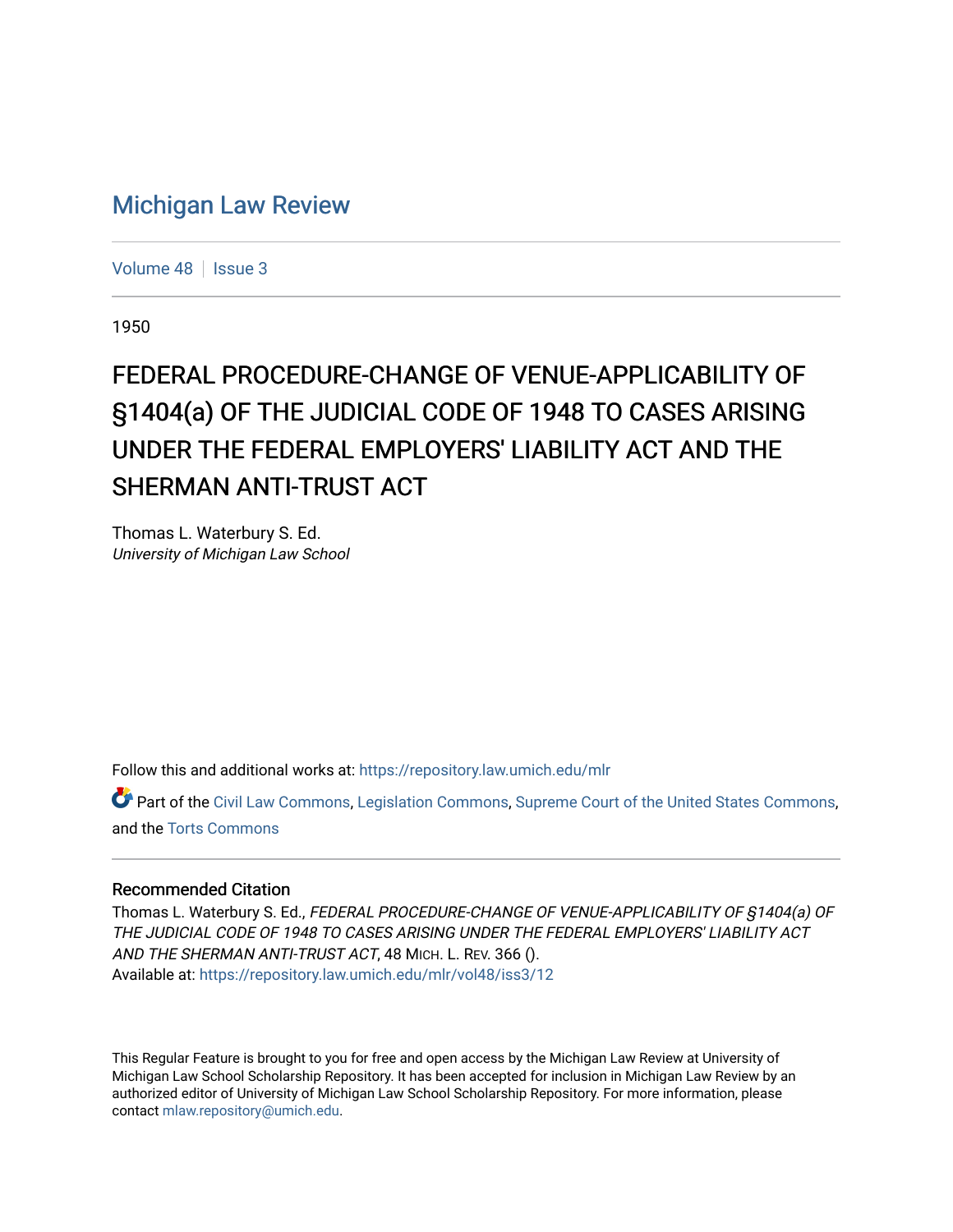FEDERAL PROCEDURE-CHANGE OF VENUE-APPLICABILITY OF §1404(a) OF THE JUDICIAL CODE OF 1948<sup>1</sup> TO CASES ARISING UNDER THE FEDERAL EMPLOY-ERS' LIABILITY ACT<sup>2</sup> AND THE SHERMAN ANTI-TRUST ACT<sup>3</sup>-Two recent decisions of the United States Supreme Court have resolved this problem. In the first case, plaintiff employee sued defendant employer for damages under the FELA. Taking advantage of the broad choice of venue given him,4 plaintiff sued in the Chicago district court which was some 400 miles from Irvine, Kentucky, the place of injury and residence of all the witnesses. Defendant moved for transfer to a Kentucky district court, ''For the convenience of parties and witnesses, in the interest of justice. . . . "<sup>5</sup> The motion was granted and plaintiff sought a writ of mandamus in the United States Supreme Court to compel the original tribunal to hear the case. *Held,* application denied since the transfer was a proper one. *Ex parte Collett,* 337 U.S. 55, 69 S.Ct. 944 (1949).

In the second case, plaintiff, the United States, brought a civil action under the Sherman Act against defendant corporation; under the applicable venue statute,<sup>6</sup> plaintiff selected a California district court, and defendant moved for dismissal on the grounds of judicial forum non conveniens. This motion was granted, <sup>7</sup> but the Supreme Court reversed on appeal.8 Defendant then moved in the California court for transfer to the Chicago district court, relying on §1404(a) which had become effective in the meantime.<sup>9</sup> Again the district court granted the motion,<sup>10</sup> and plaintiff applied to the Supreme Court for a writ of certiorari. *Held*, application denied since §1404(a) authorized the transfer. *United States v. National City Lines, Inc.,* 337 U.S. 78, 69 S.Ct. 955 (1949).

These cases present a problem in statutory construction, namely, whether §1404(a), which appears in the Venue Chapter<sup>11</sup> of Revised Title 28 of the Judicial Code and purports to apply to "any civil actions,"12 applies to civil actions in which venue is provided for by entirely distinct titles of the code.13 Several arguments were made against applying §1404(a) to FELA cases and civil actions

<sup>1</sup> "For the convenience of parties and witnesses, in the interest of justice, a district court may transfer any civil action to any other district or division where it might have been brought." P. L. No. 773, 80th Cong., 2nd sess., §l404(a) (June 25, 1948.)

<sup>2</sup>35 Stat. L. 65 (1908) as amended by 36 Stat. L. 291 (1910) and 53 Stat. L. 1404 (1939), 45 u.s.c. (1946) §§51-59.

3 26 Stat. L. 209 (1890), 15 U.S.C. (1946) §§1, 2.

<sup>4</sup>35 Stat. L. 66 (1908) as amended by 36 Stat. L. 291 (1910), 36 Stat. L. 1167 (1911) and 53 Stat. L. 1404 (1939), 45 U.S.C. (1946) §56.

5 Relying on §l404(a), which employs this language, see note 1, supra.

o 38 Stat. L. 736 (1914), 15 U.S.C. (1946) §22.

7 United States v. National City Lines, Inc., 7 F.R.D. 456 (1947).

s United States v. National City Lines, Inc., 334 U.S. 573, 68 S.Ct. 1169 (1947).

<sup>9</sup>Since §l404(a) states a rule of procedure, it may be applied to suits commenced before September 1, 1948, the effective date of the section. Ex parte Collett, 337 U.S. 55, 69 S.Ct. 944 (1949).

10 United States v. National City Lines, Inc., (D.C. Cal. 1948) 80 F. Supp. 734.

llChapter 87, §§1391-1406 (1948).

12 See note !, supra.

13 *As* to FELA litigation, Title 45; in civil actions under the Sherman Act, Title 15.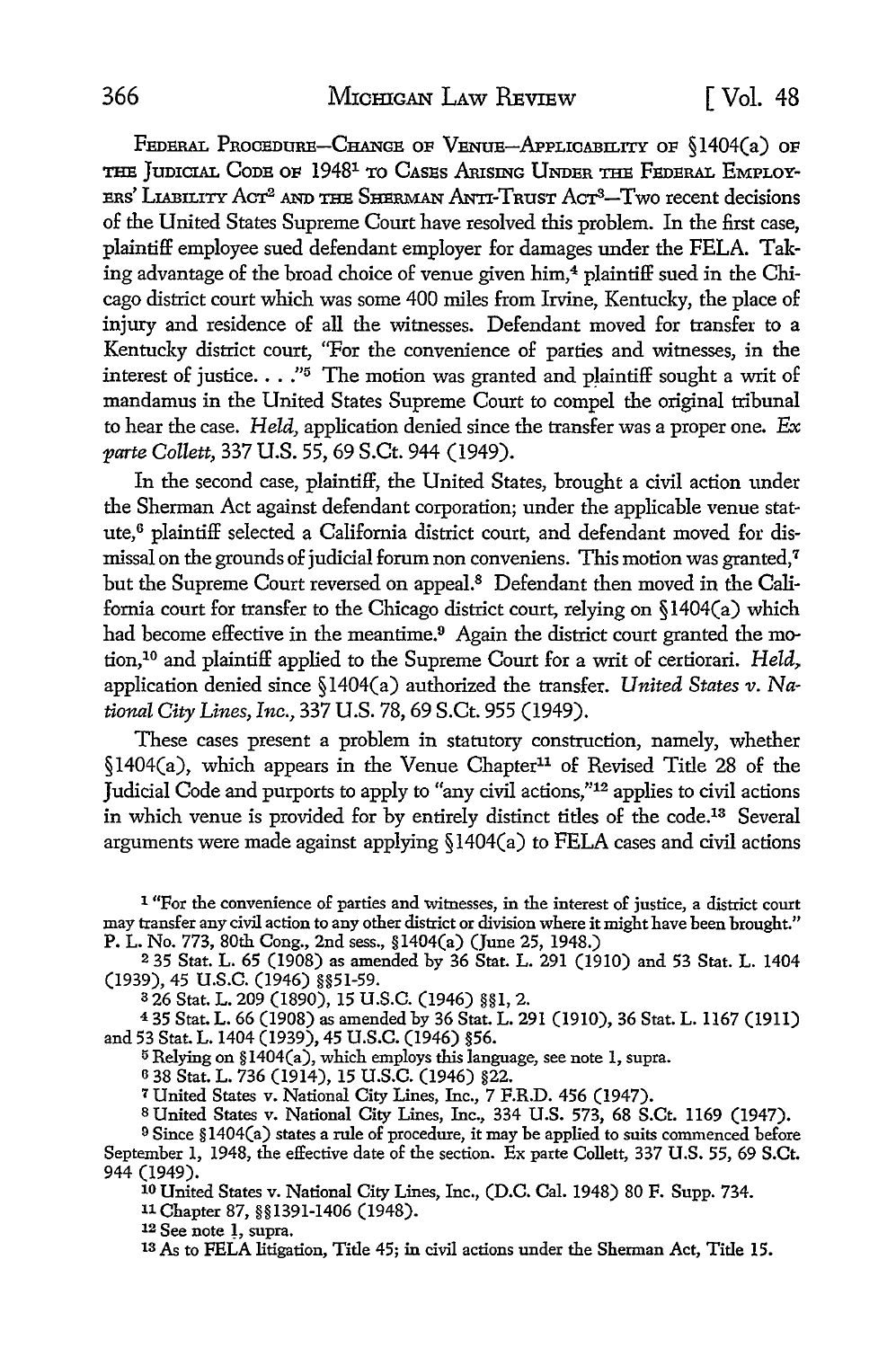under the Sherman Act. First, it was suggested that the words "any civil action" should be construed in light of the fact that §1404(a) is included in chapter 87, the venue chapter, of Title 28; Congress meant, it was said, that the new section should apply to any civil action in which venue was controlled by chapter 87. Chief Justice Vinson gave two answers to this proposition: (a) Congress had specifically provided against construction of Title 28 by this sort of reasoning;<sup>14</sup>  $(b)$  the same expression was also used in two of the general venue sections<sup>15</sup> of chapter 87. Presumably, therefore, the same meaning was intended as in §1404(a), but to construe "any civil action" in the former sections as meaning only those civil actions in which venue was provided for by chapter 87 would be unreasonable.<sup>16</sup> Secondly, it was argued that a result of applying §1404(a) to FELA and Sherman Act litigation would be partial repeal of the venue statutes governing such litigation; that neither of these statutes was included in the Congressional listing of statutes, repealed by Revised Title 28, and, therefore, that Congress did not intend such partial repeal. The answer of Chief Justice Vinson was that §1404(a) dealt with a problem distinct from venue, namely, defendant's right to a transfer of the case for reasons of convenience after plaintiff had selected a forum; therefore, declared the Chief Justice, Congress would not consider the venue statutes affected and would not list them as repealed. At first glance, this appears to be a distinction without a difference, but on closer examination it makes sense. A broad choice of venue is desirable in these cases simply because a narrower provision may cause plaintiff real hardship; this consideration motivated the enactment of such broad venue provisions as those governing the FELA and the Sherman Act.17 However, there is considerable evidence that plaintiffs were taking unfair advantage of their broad choice of venue in these cases by forcing defendants to litigate in inconvenient forums,18 and the Supreme Court had held

15 P. L. No. 773, 80th Cong., 2d sess., §§1392-93 (1948), the text of which is as follows: (1) §1392, "Defendants or property in different districts in same State (a) Any civil action, not of a local nature, against defendants residing in different districts in the same State, may be brought in any of such districts. (b) Any civil action, of a local nature, involving property located in different districts in the same State, may be brought in any of such districts"; (2) §1393, "Divisions; single defendant; defendants in different divisions (a) Except as otherwise provided, any civil action, not of a local nature, against a single defendant in a district containing more than one division must be brought in the division where he resides. (b) Any such action, against defendants residing in different divisions of the same district or different districts in the same State, may be brought in any of such divisions."

16To appreciate just how unreasonable, read the text of §§1392-93, note 15, supra, substituting "civil actions in which venue is provided for by chapter 87" for "any civil action."

17 As to venue under FELA, see Martin, ''Improper Venue under the Federal Employer's Liability Act," 3 WASH. AND LEE L. REv. 247 at 248 (1942); as to the same problem. under the Sherman Act, see Eastman Kodak Co. v. Southern Photo Materials Co., 273 U.S. 359 at 373-74, 47 S.Ct. 400 (1926).

18 As to FELA litigation, see Martin, "Improper Venue under the Federal Employer's Liability Act," 3 WASH. AND LEE L. Rev. 247 at 248-49 (1942); as to Sherman Act litigation, see the principal case when it was previously before the Supreme Court, United States v. National City Lines, Inc., 334 U.S. 573 at 576-77, 68 S.Ct. 1169 (1947).

<sup>14</sup>"No inference of legislative construction is to be drawn by reason of the chapter in Title 28 . . . in which any . . . section is placed. . . . " Ex parte Collett, 337 U.S. 55, 69 S.Ct. 944 (1949).